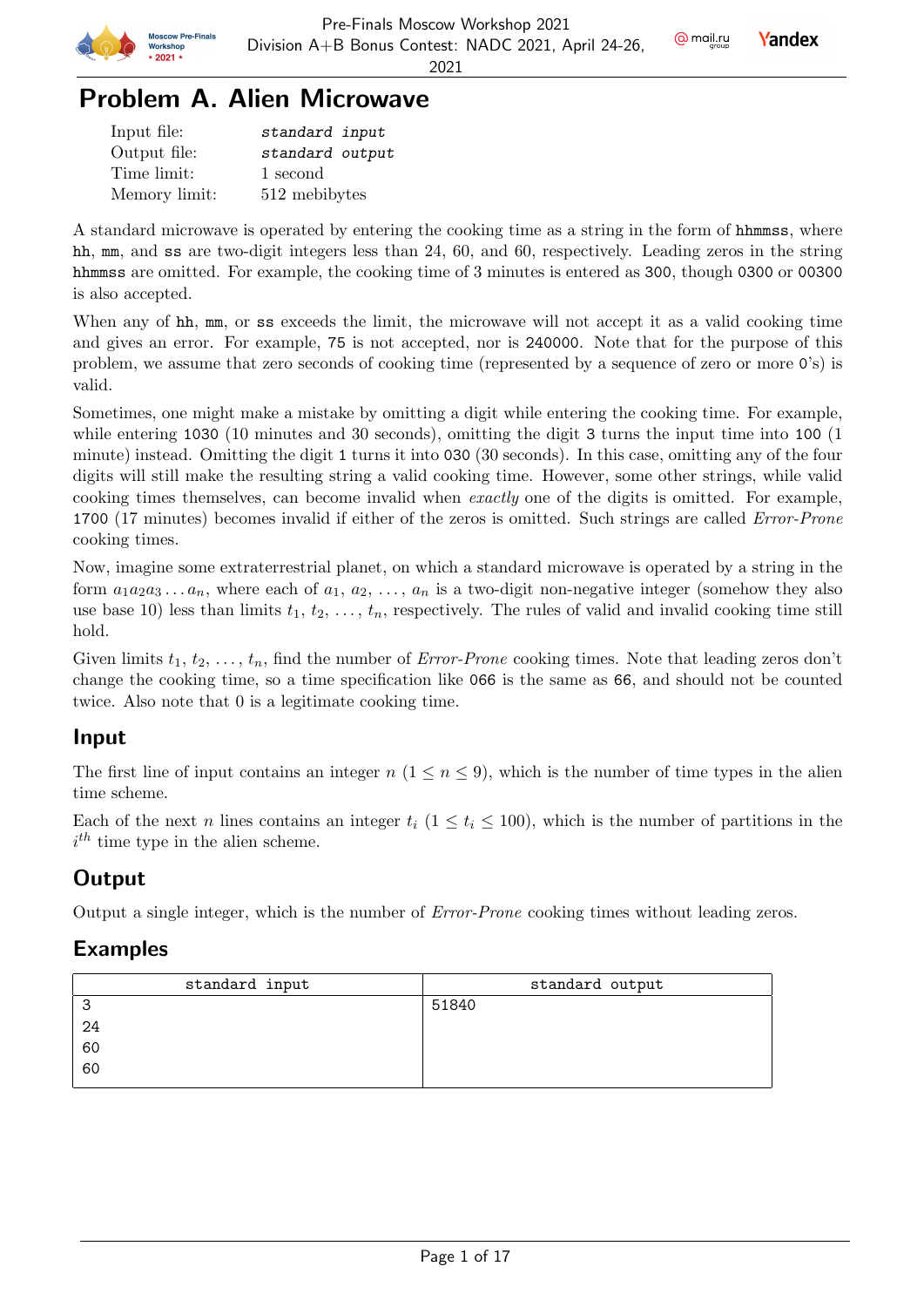



# Problem B. Another Substring Query Problem

| Input file:   | standard input  |
|---------------|-----------------|
| Output file:  | standard output |
| Time limit:   | 1 second        |
| Memory limit: | 512 mebibytes   |

You are given a string s and several queries.

Each query consists of a string t and an integer k. For each query, determine the  $k^{th}$  position in s where a substring matching t starts. If t occurs fewer than k times in s, print  $-1$ .

### Input

The first line of input contains a single string  $s$   $(1 \leq |s| \leq 2 \cdot 10^5)$ , which is the queriable string. It will consist only of lower-case letters.

The next line of input contains a single integer  $q$   $(1 \leq q \leq 2 \cdot 10^5)$ , which is the number of queries that follow.

Each of the next q lines contains a string  $t$   $(1 \leq |t|)$  and an integer  $k$   $(1 \leq k \leq |s|)$ . This represents a query for the  $k^{th}$  occurrence of t in s. The string t will consist only of lower-case letters. The sum of all  $|t|$ 's will be  $\leq 2 \cdot 10^5$ 

## **Output**

Output a single integer, which is the position of the start of the  $k^{th}$  occurrence of t in s, or  $-1$  if t occurs fewer than  $k$  times in  $s$ . The first character in  $s$  is at position 1.

| standard input  | standard output |
|-----------------|-----------------|
| abacabadabacaba | 13              |
| 4               | $-1$            |
| a 7             | 10              |
| e <sub>3</sub>  | 5               |
| bac 2           |                 |
| abada 1         |                 |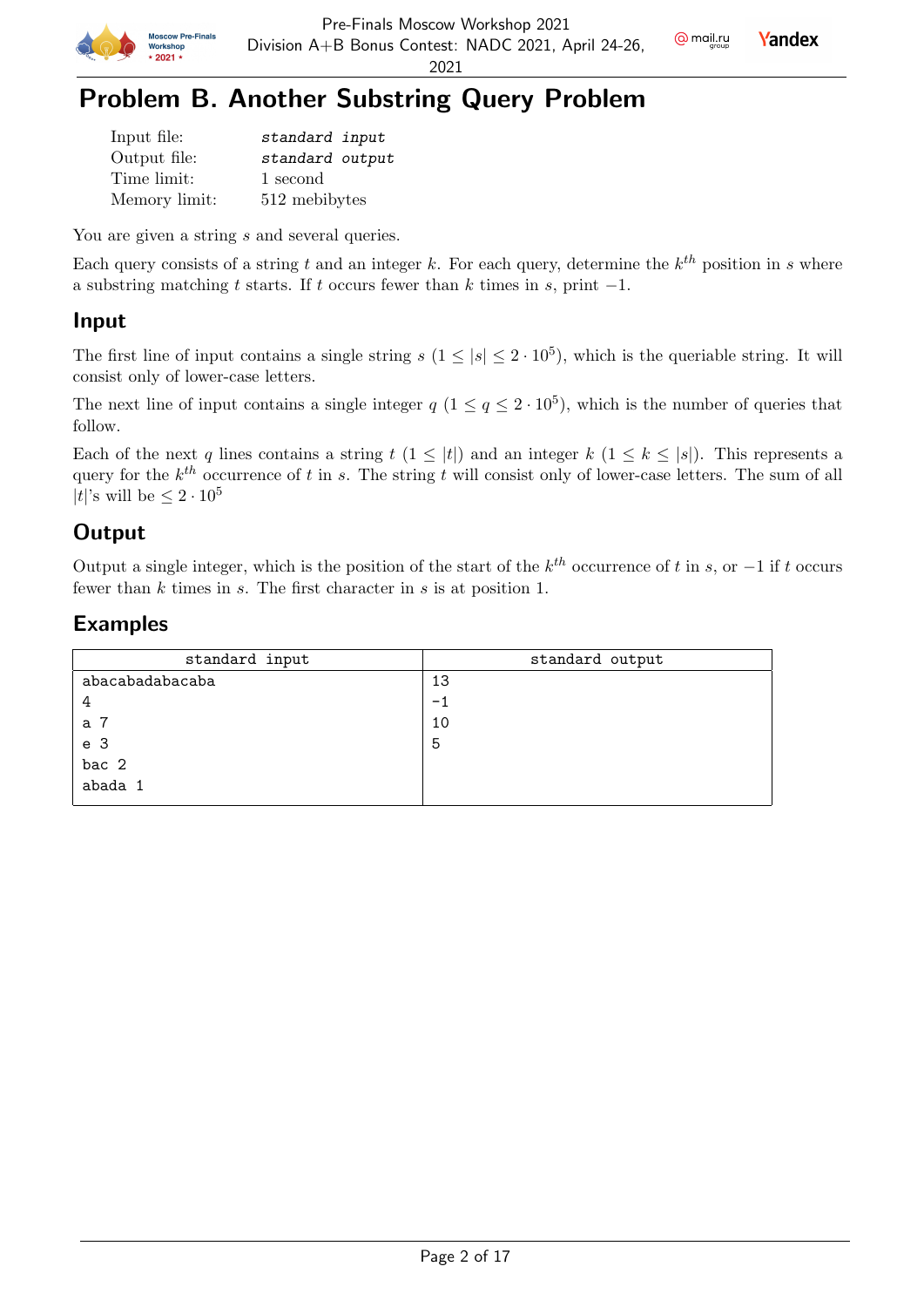

# Problem C. Borders

| Input file:   | standard input  |
|---------------|-----------------|
| Output file:  | standard output |
| Time limit:   | 4 seconds       |
| Memory limit: | 512 mebibytes   |

Consider a black and white image, where every pixel has a value of either 0 or 1. Define a region of the image as a collection of pixels that all have the same value, and are interconnected. Specifically, for any two pixels in a region, there is a path between them only going up, down, left or right, and only going through other pixels with the same value.

You wish to see a border completely around every region in the image. You can choose certain regions to draw a border around; when you do, you draw a border around the entire region, including any internal "holes" (regions entirely contained within the region). If two regions are adjacent, then you can supply the border between then by drawing the border around one, or the other, or both. What is the minimum number of regions you need to draw a border around in order to ensure that every region has a border?

Consider these examples:







- In the first case, the minimum is three. Because they're on the edges, there is no choice but to draw a border around all three.
- In the second case, the minimum is one. Drawing a border around the 0 region puts a border around the 1 region.
- In the third case, the answer is eight. Drawing a border around all of the regions on the edges puts a border around the center region.

## Input

The first line of input contains two integers n and  $m (1 \leq n, m \leq 100)$ , where n is the number of rows in the image, and m is the number of columns.

Each of the next n lines contains a single string of length m, consisting only of the characters '0' and '1'. This is the image.

## **Output**

Output a single integer, which is the minimum number of regions you must draw a border around to ensure that every region has a border.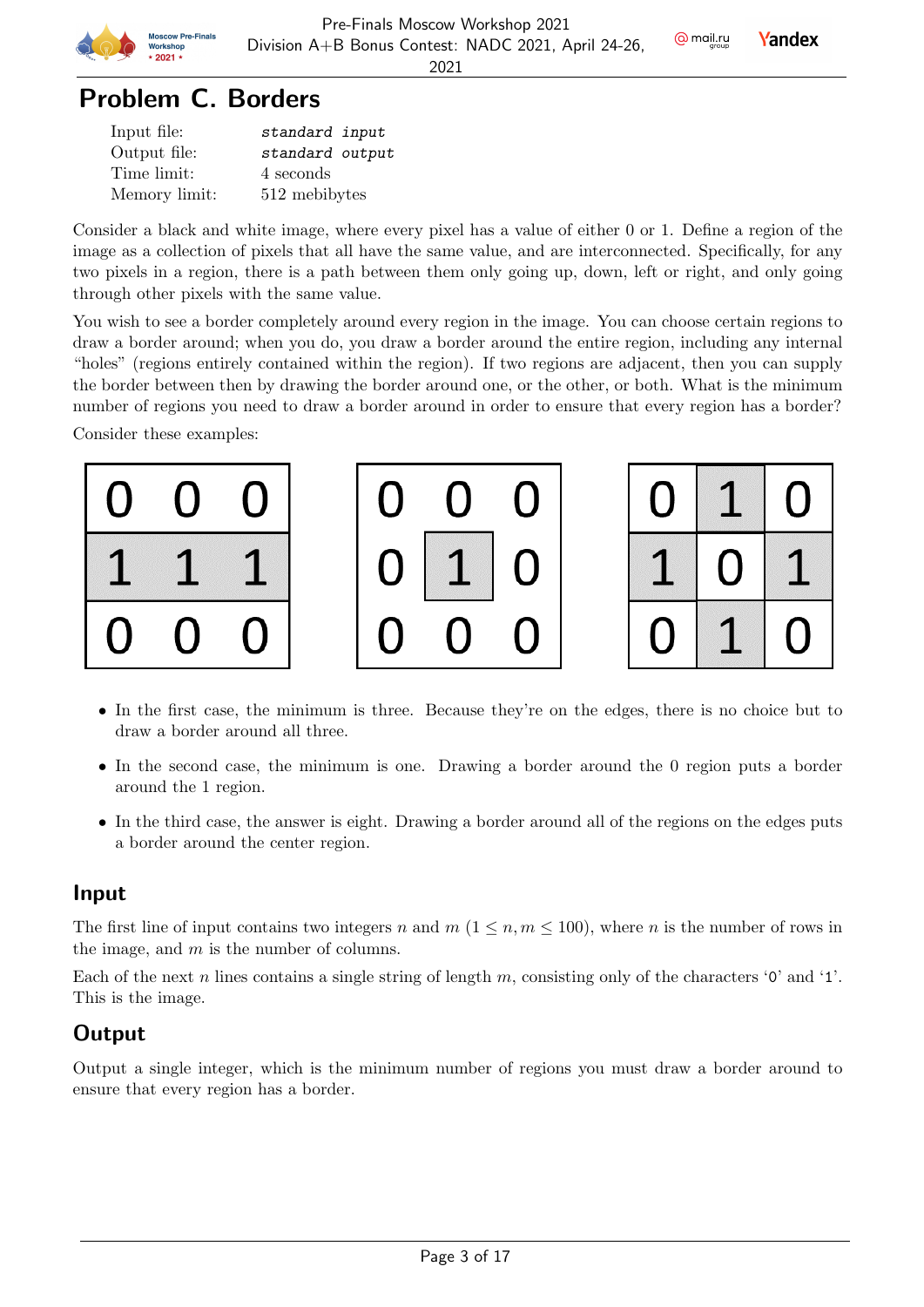

#### Pre-Finals Moscow Workshop 2021 Division A+B Bonus Contest: NADC 2021, April 24-26,



| standard input | standard output |
|----------------|-----------------|
| 3 3            | $\mathbf{3}$    |
| 000            |                 |
| 111            |                 |
| 000            |                 |
| 3 <sub>3</sub> | $\mathbf{1}$    |
| 000            |                 |
| 010            |                 |
| 000            |                 |
| 3 <sub>3</sub> | 8               |
| 010            |                 |
| 101            |                 |
| 010            |                 |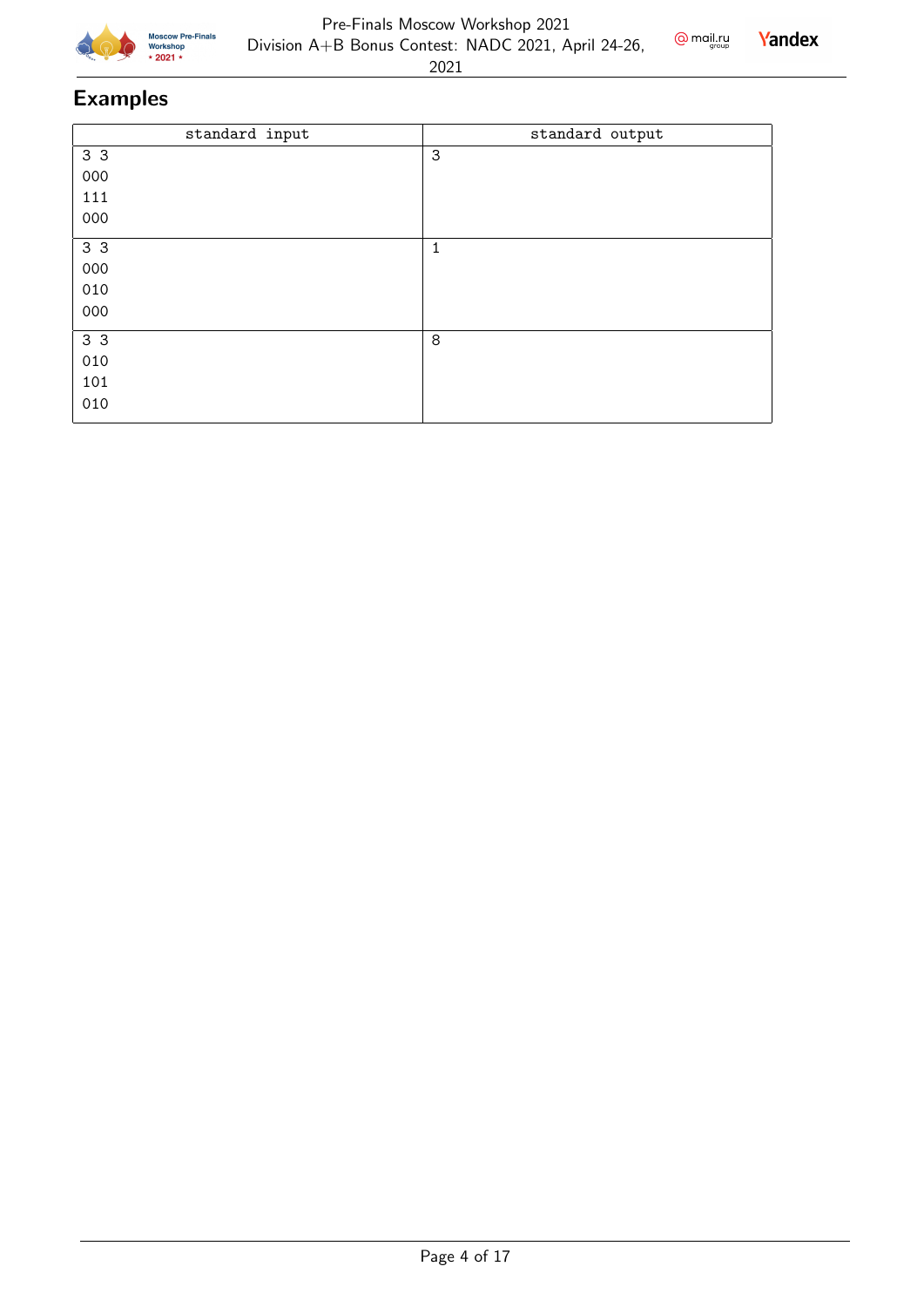

**Yandex** 

2021

# Problem D. Circle of Friends

| Input file:   | standard input  |
|---------------|-----------------|
| Output file:  | standard output |
| Time limit:   | 7 seconds       |
| Memory limit: | 512 mebibytes   |

There is a posse of friends sitting in a circle. Each friend is holding a card containing a positive integer.

You would like to split the circle of friends into one or more groups. Each group must be a contiguous subsection of the circle. In addition, for each group, the bitwise AND of all values on the cards of the members of the group, taken together, must be nonzero.

Count the number of ways you could split the circle of friends into groups.

### Input

The first line of input contains a single integer  $n (1 \le n \le 2 \cdot 10^5)$ , which is the number of friends in the circle.

Each of the next n lines contains a single integer  $a (1 \le a < 2^{60})$ . These are the positive integers on the cards held by the friends in the circle, in the order that the friends are sitting. Note that since they're in a circle, the last friend in the list is sitting next to the first friend in the list.

## **Output**

Output a single integer, which is the number of ways to split the circle of friends into groups. Since this number may be very large, output it modulo 998 244 353.

| standard input | standard output |
|----------------|-----------------|
|                |                 |
| 14             |                 |
| 13             |                 |
|                |                 |
|                |                 |
|                |                 |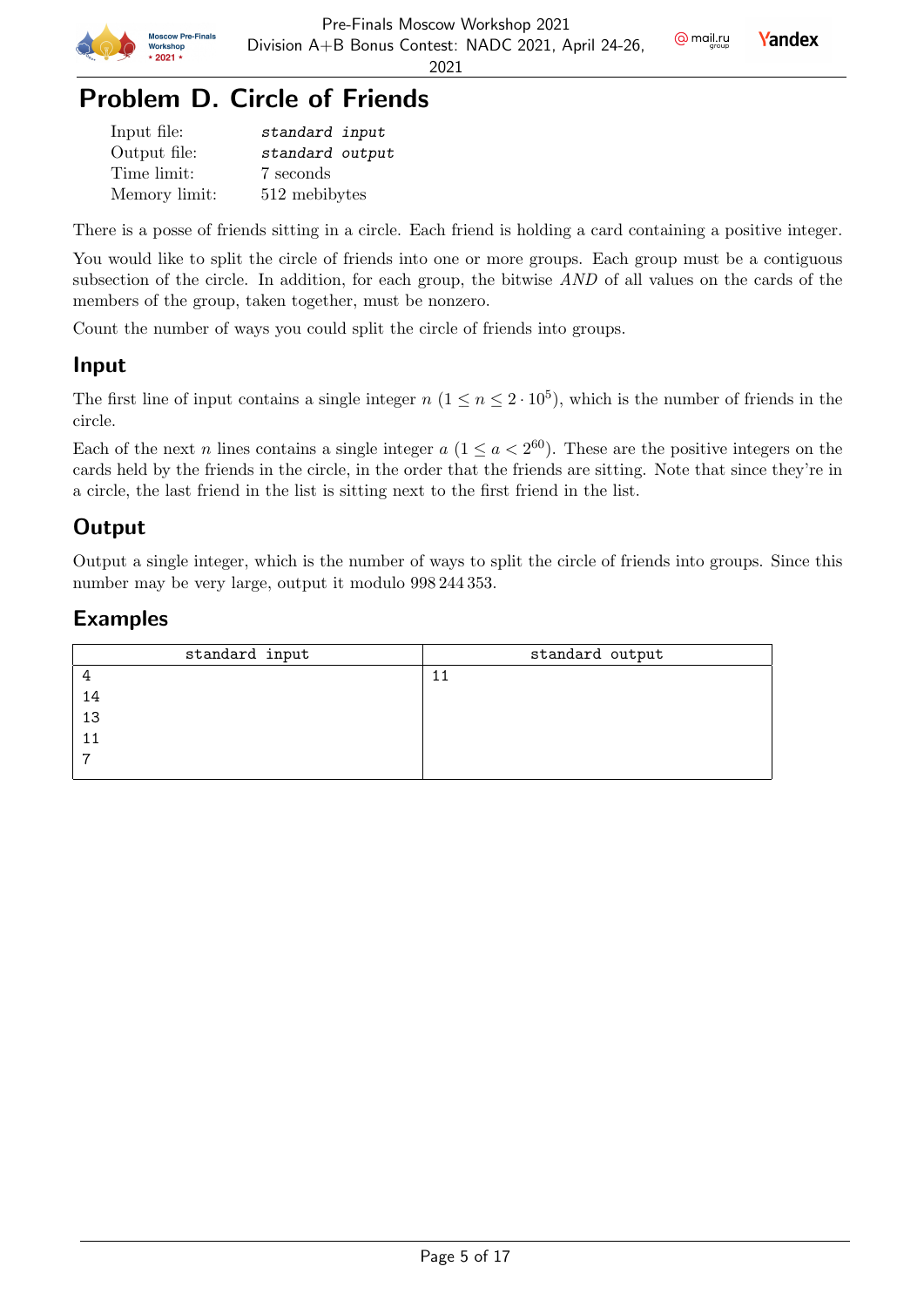

**Yandex** 

2021

# Problem E. Finding Polly

| Input file:   | standard input  |
|---------------|-----------------|
| Output file:  | standard output |
| Time limit:   | 12 seconds      |
| Memory limit: | 512 mebibytes   |

Where is Polly Polygon? She's somewhere in the midst of a field of lines.

Given a set of lines, count how many non-self-intersecting polygons can be formed with exactly one segment from each line. Trivial segments (i.e., length 0) do not count. The polygon must contain exactly the same number of distinct vertices as there are lines in the field.

### Input

The first line of input contains an integer  $n (3 \le n \le 12)$ , which is the number of lines in the plane.

Each of the next n lines contains four integer coordinate values x1, y1, x2 and y2 (all between  $-2000$ and 2000 inclusive), representing a line through points  $(x1, y1)$  and  $(x2, y2)$ . Note that they describe an infinite line, not just a line segment. All lines will be distinct. The two points defining a line will be distinct.

The input lines may be parallel. There may be points where more than two lines intersect. Intersections between lines may occur at points with coordinates greater than 2 000.

## **Output**

Output a single integer, which is the number of non-self-intersecting polygons that can be formed with exactly one segment from each line.

| standard input              | standard output     |
|-----------------------------|---------------------|
| 4                           | $\sqrt{2}$          |
| 0 0 0 1                     |                     |
| 010<br>$\circ$              |                     |
| 0210                        |                     |
| 2 0 0 1                     |                     |
| $\sqrt{7}$                  | $\mathsf{O}\xspace$ |
| 0 0 0 1                     |                     |
| 1 0 1 1                     |                     |
| 2021                        |                     |
| 010<br>$\mathsf{O}$         |                     |
| 111<br>0                    |                     |
| 0212                        |                     |
| 0 3 1 3                     |                     |
| $\overline{4}$              | $\mathsf{O}\xspace$ |
| $010-1$                     |                     |
| $0 - 1 0$<br>$\mathbf{1}$   |                     |
| $1 - 1 - 1$<br>$\mathbf{1}$ |                     |
| $1 - 1 - 1$                 |                     |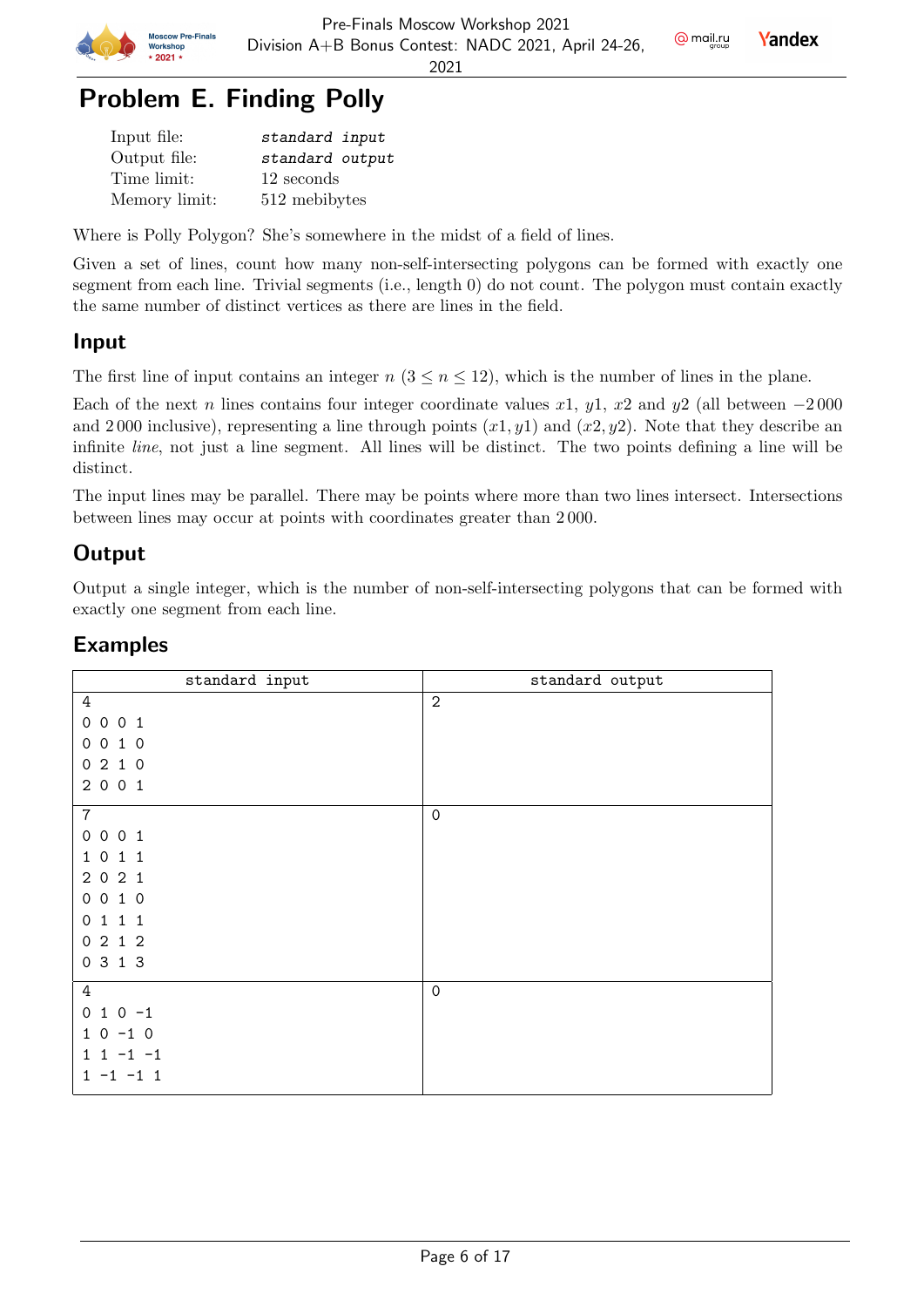



# Problem F. Investigating Imposters

| Input file:   | standard input  |
|---------------|-----------------|
| Output file:  | standard output |
| Time limit:   | 1 second        |
| Memory limit: | 512 mebibytes   |

You have stumbled upon a village. In this village, some of the people are "imposters", while the rest are not. Fortunately, you know that the number of possible imposters is limited!

You would like to determine who is not an imposter in this village. To do so, you ask each villager to submit a list of some villagers who are not imposters.

Non-imposters will only submit lists that contain other non-imposter names, while there is no such restriction for imposters. Imposters' lists could contain imposters or non-imposters.

Given the lists of each villager, determine whether they could possibly be an imposter, or are definitely not an imposter.

### Input

The first line of input contains two space-separated integers n and  $k$  ( $1 \leq k \leq n \leq 500$ ), where n is the number of villagers and  $k$  is the maximum possible number of imposters. The villagers are numbered from 1 to n.

Each of the next n lines describes a villager, where the  $i^{th}$  line represents the list of villager i. The  $i^{th}$  line starts with an integer  $s$  ( $0 \le s \le n$ ), which is the number of people on villager i's list of non-imposters. Then there will follow s distinct integers denoting the villagers on villager  $i$ 's list of non-imposters. It is possible for a villager to appear on their own list. All of the villagers on any given list will be distinct.

### **Output**

Output n lines, each with a single integer. The  $i^{th}$  line should contain 0 if the villager represented by the  $i<sup>th</sup>$  list in the input could possibly be an imposter, and 1 if that villager is definitely not an imposter.

| standard input | standard output |
|----------------|-----------------|
| 4              |                 |
| 1 <sub>2</sub> |                 |
|                |                 |
| 1 <sub>3</sub> |                 |
| - 4            |                 |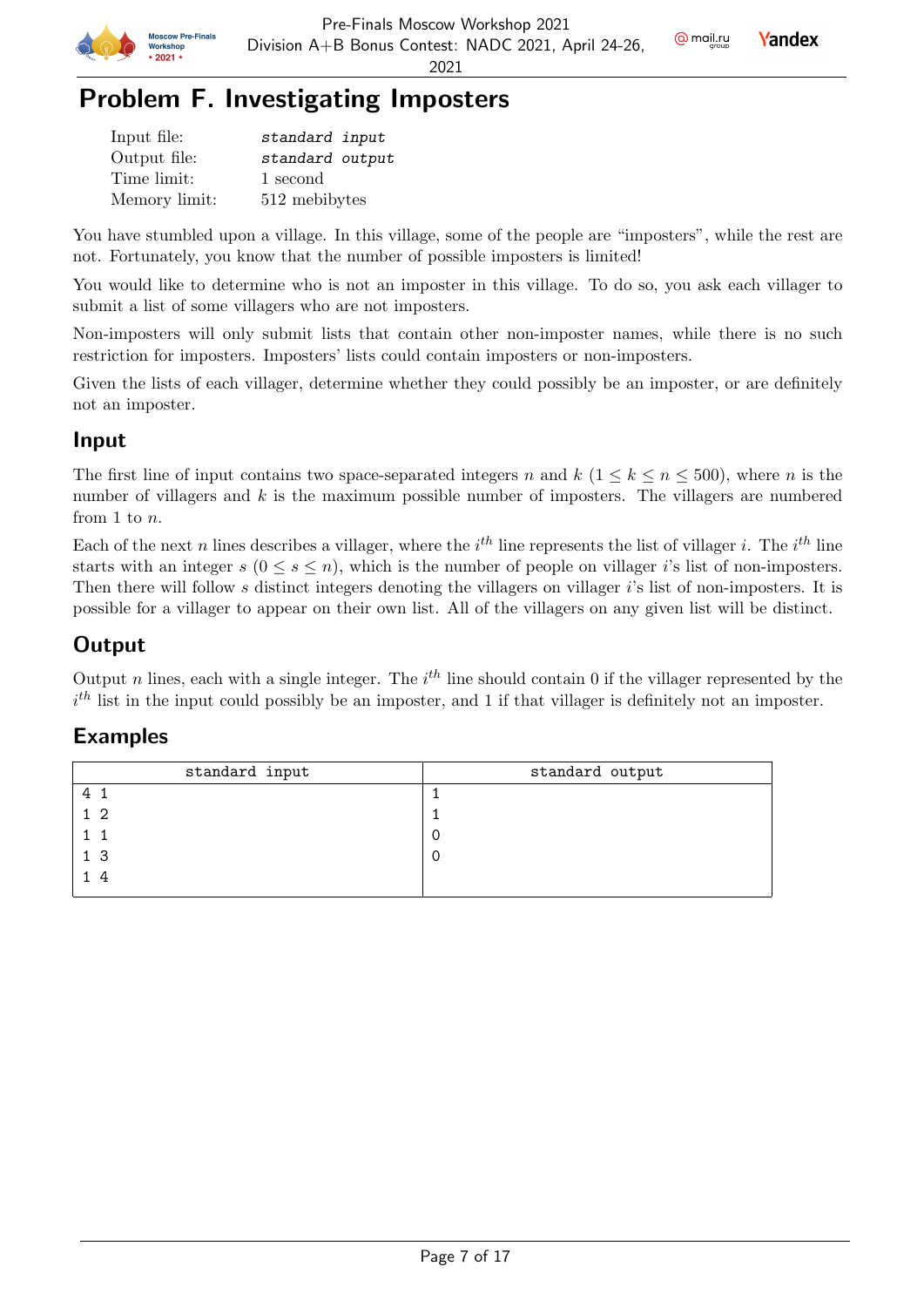

# Problem G. Laptop Sticker

| Input file:   | standard input  |
|---------------|-----------------|
| Output file:  | standard output |
| Time limit:   | 1 second        |
| Memory limit: | 512 mebibytes   |

Your school has provided you with a laptop computer! However, they insist on putting a laptop sticker with their logo on your new computer. That sticker might be very large, and it can't be rotated! Will it fit, with one centimeter to spare on all sides?

## Input

The single line of input contains four integers wc, hc, ws and hs  $(1 \leq wc, hc, ws, hs \leq 1000)$ , where wc is the width of your new laptop computer, hc is the height of your new laptop computer,  $ws$  is the width of the laptop sticker, and hs is the height of the laptop sticker. All measurements are in centimeters.

## **Output**

Output a single integer, which is 1 if the laptop sticker will fit on your new laptop computer, without rotating, but with one centimeter space on all sides, and 0 if the laptop sticker won't fit.

| standard input | standard output |
|----------------|-----------------|
| 30 30 27 27    |                 |
| 35 30 25 29    |                 |
| 30 35 30 35    |                 |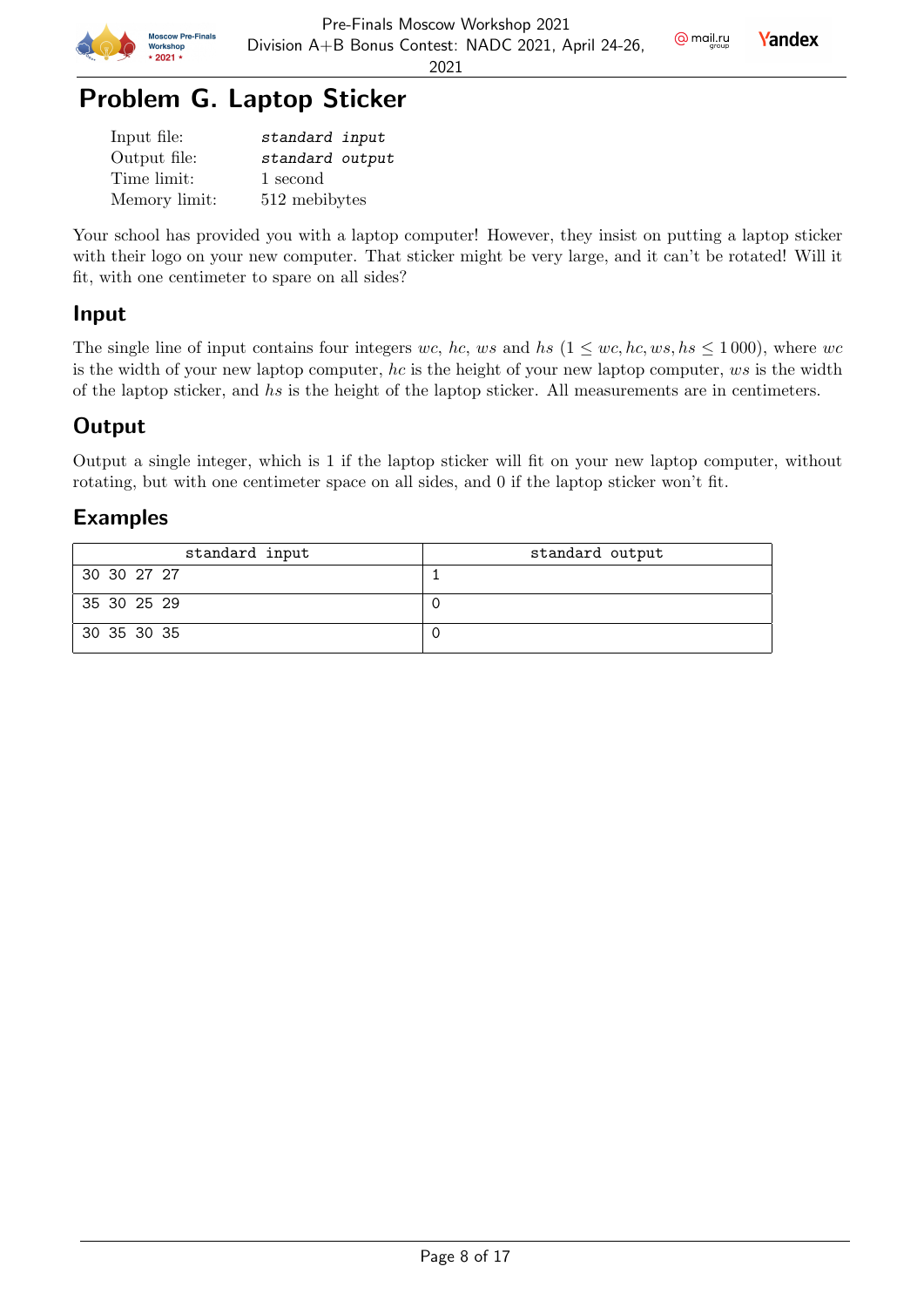



# Problem H. Longest Common Substring

| Input file:   | standard input  |
|---------------|-----------------|
| Output file:  | standard output |
| Time limit:   | 1 second        |
| Memory limit: | 512 mebibytes   |

Given a list of strings, what is the longest substring common to all of them?

### Input

The first line of input contains an integer  $n$  ( $1 \le n \le 1000$ ), which is the number of strings that follow. Each of the next n lines contains a single string  $s$  ( $1 \leq |s| \leq 100$ ) consisting only of lower-case letters.

## **Output**

Output a single integer, which is the length of the longest substring common to all of the input strings.

| standard input | standard output |
|----------------|-----------------|
| 5              | -3              |
| axabcrwmvd     |                 |
| abcn           |                 |
| tabchwqsl      |                 |
| bvrkabcayna    |                 |
| tyabc          |                 |
|                |                 |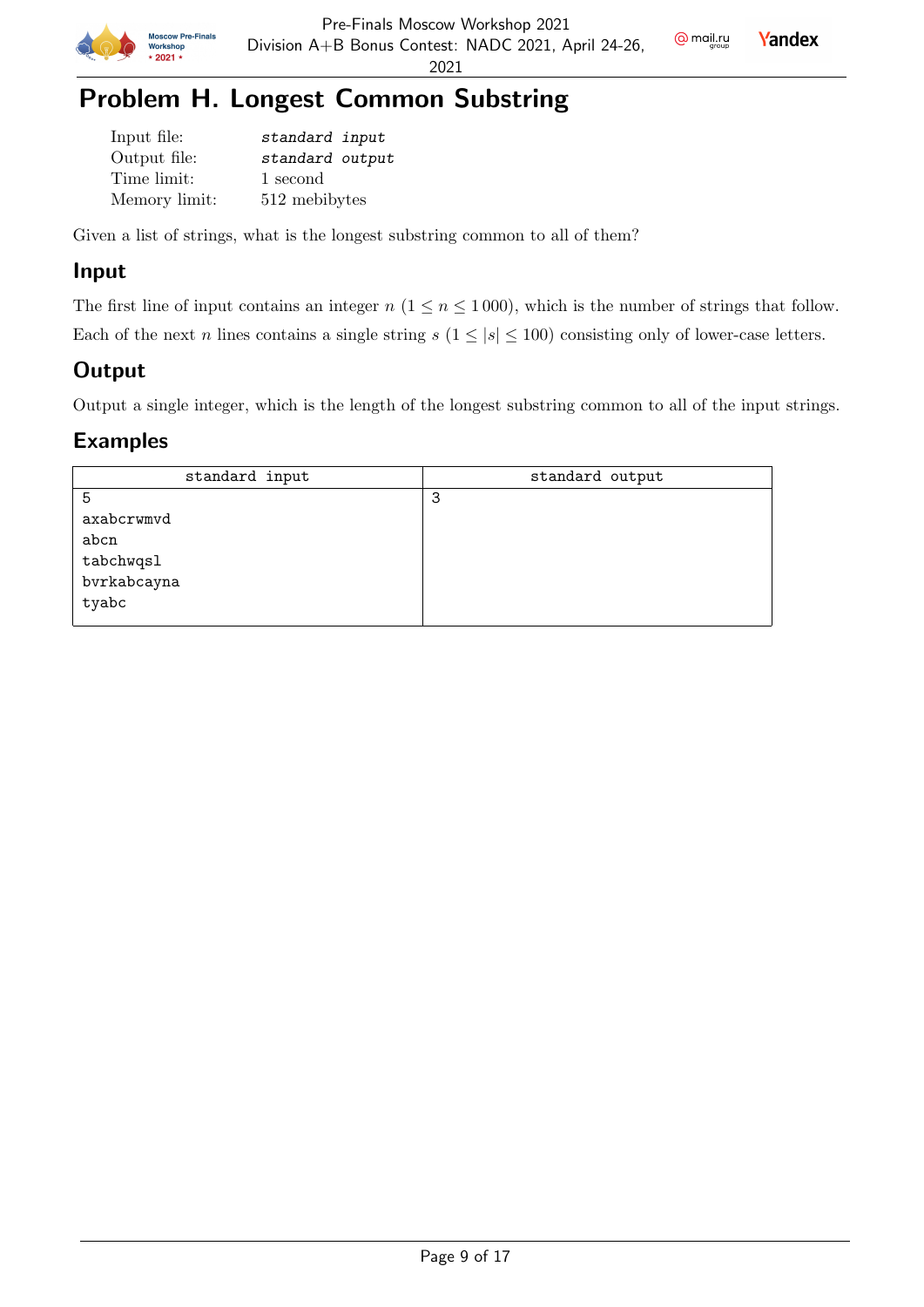



## Problem I. Simple Cron Spec

| Input file:   | standard input  |
|---------------|-----------------|
| Output file:  | standard output |
| Time limit:   | 4 seconds       |
| Memory limit: | 512 mebibytes   |

A Cron Spec is used by Linux to specify when to repeatedly execute a certain job. For this problem, consider a Simple Cron Spec that defines when a job needs to be run within a single day. A Simple Cron Spec has three space separated tokens:

hours minutes seconds

that specify at which hours/minutes/seconds a job will be run. Hour values are 0-23, minute and second values are 0-59.

Each token consists of a single integer value, a value range (two values separated by a dash  $(-)$ ), a comma-separated list of multiple values and/or value ranges, or an asterisk ('\*'). A value range represents all integer values between the low and high value, inclusive. An asterisk is a special token that represents all possible values. The specified values in any comma separated list must be non-overlapping.

For example, the specification:

\* 30 20,25,30-33

says the job will be run every hour, at minute 30, and second 20, 25, 30, 31, 32, and 33, for a total of  $24 \times 1 \times 6 = 144$  times each day.

Given a list of *Simple Cron Specs*, determine two things: First, the number of seconds in the day that at least one job will start, and second, the total number of job starts during the day. Note that if a single job starts 24 times in a day, that counts as 24 job starts.

#### Input

The first line of input contains a single integer  $n (1 \le n \le 100)$ , which is the number of *Simple Cron* Specs that follow.

Each of the next n lines contains three strings  $h, m$  and s. These are the hours, minutes, and seconds specifications of the Simple Cron Specs. Each h, m and s consists of either a single star  $(*)$ , or a comma-separated list of one or more values or value ranges (two values separated by  $(-')$ ). The values/ranges are guaranteed to be within the appropriate limits (0 to 23 for hours, 0 to 59 for minutes and seconds), and are guaranteed to not overlap. All range specifications are guaranteed to consist of two distinct values, smallest first. All values specified in a comma-separated list are guaranteed to be in strictly increasing order. The whole is guaranteed to be a legitimate Simple Cron Spec. The only spaces in the line will be a single space between h and m, and a single space between  $m$  and  $s$ .

## **Output**

Output two space separated integers. The first is the number of seconds in the 24 hour day with at least one job start, and the second is the total number of job starts.

| standard input                       | standard output |
|--------------------------------------|-----------------|
| $*$ 30 20, 25, 30 - 33<br>$9,15,30*$ | 252 264         |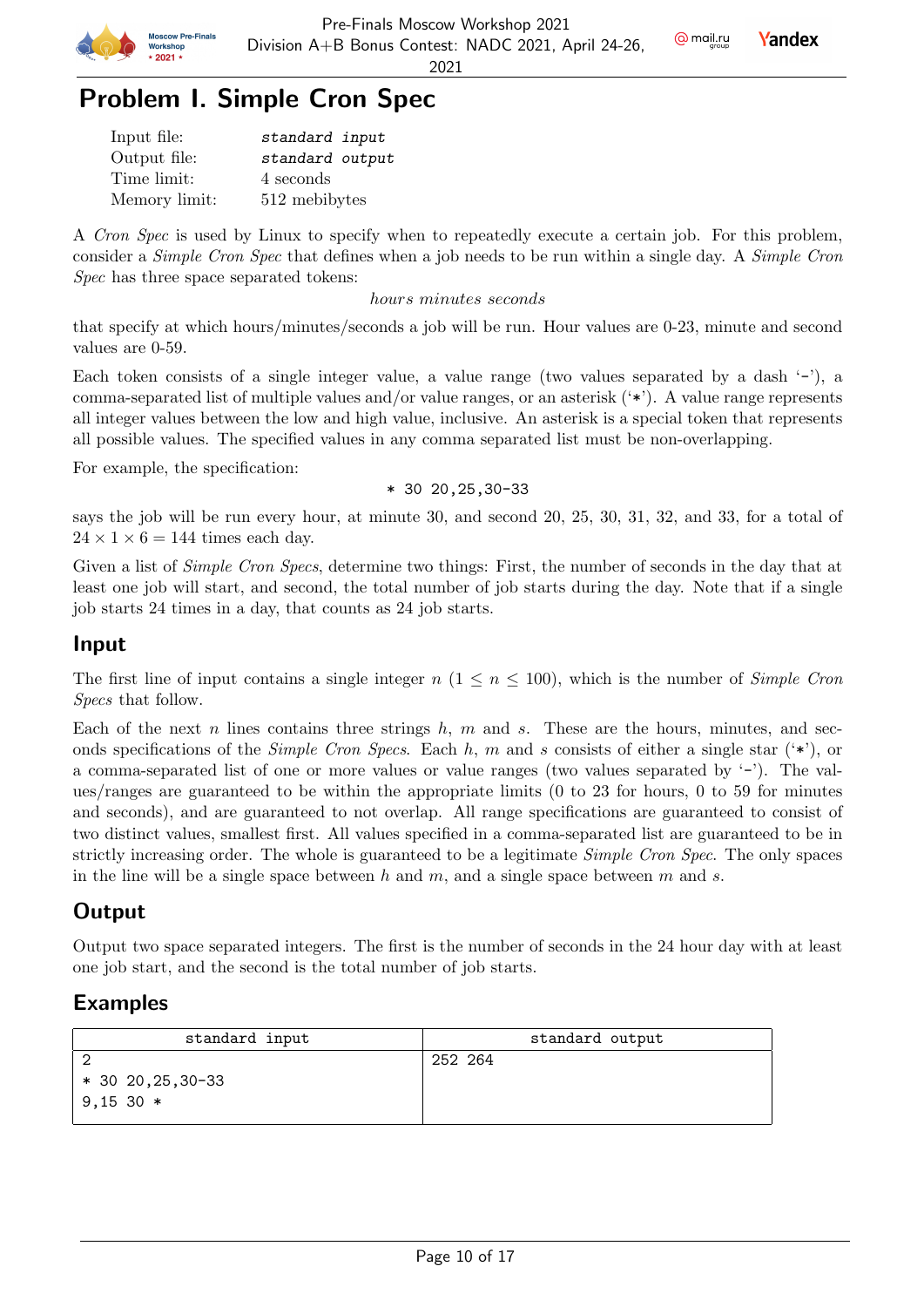

# Problem J. Surveillance

| Input file:   | standard input  |
|---------------|-----------------|
| Output file:  | standard output |
| Time limit:   | 1 second        |
| Memory limit: | 512 mebibytes   |

You would like to install a single camera somewhere in the interior of a room. The room is described as a polygon with axis-aligned sides. You would like to ensure that the entire area of the room is visible from the camera, modeled as a point that can see in all directions. The complication is that the walls of the room are actually low-quality flat mirrors, such that any part of the room from which light can reach the camera via at most one reflection is visible from the camera (but not two or more reflections). The corners of the room are not reflective.

Given a description of the room, determine the square footage of the area in which the camera may be placed satisfying this condition.

### Input

The first line of input contains a single integer  $n (4 \le n \le 6)$ , which is the number of corners in the room.

Each of the next n lines contains two integers x and y  $(|x|, |y| \le 1000)$ . These are the room's corners, in counter-clockwise order.

It is guaranteed that the room's walls and corners do not intersect each other, and that all of the walls are axis-aligned. All measurements are in feet.

## **Output**

Output a single floating point number, which is the square footage of the area in which the camera can be placed such that the camera can see the entire area of the room with at most one reflection from the mirrored walls. This value must be accurate to an absolute or relative error of  $10^{-6}$ .

| standard input | standard output   |
|----------------|-------------------|
| 6              | 58.66666666666664 |
| 0 <sub>0</sub> |                   |
| 10 0           |                   |
| 10 6           |                   |
| 4 6            |                   |
| 4 10           |                   |
| 10<br>$\circ$  |                   |
|                |                   |
|                |                   |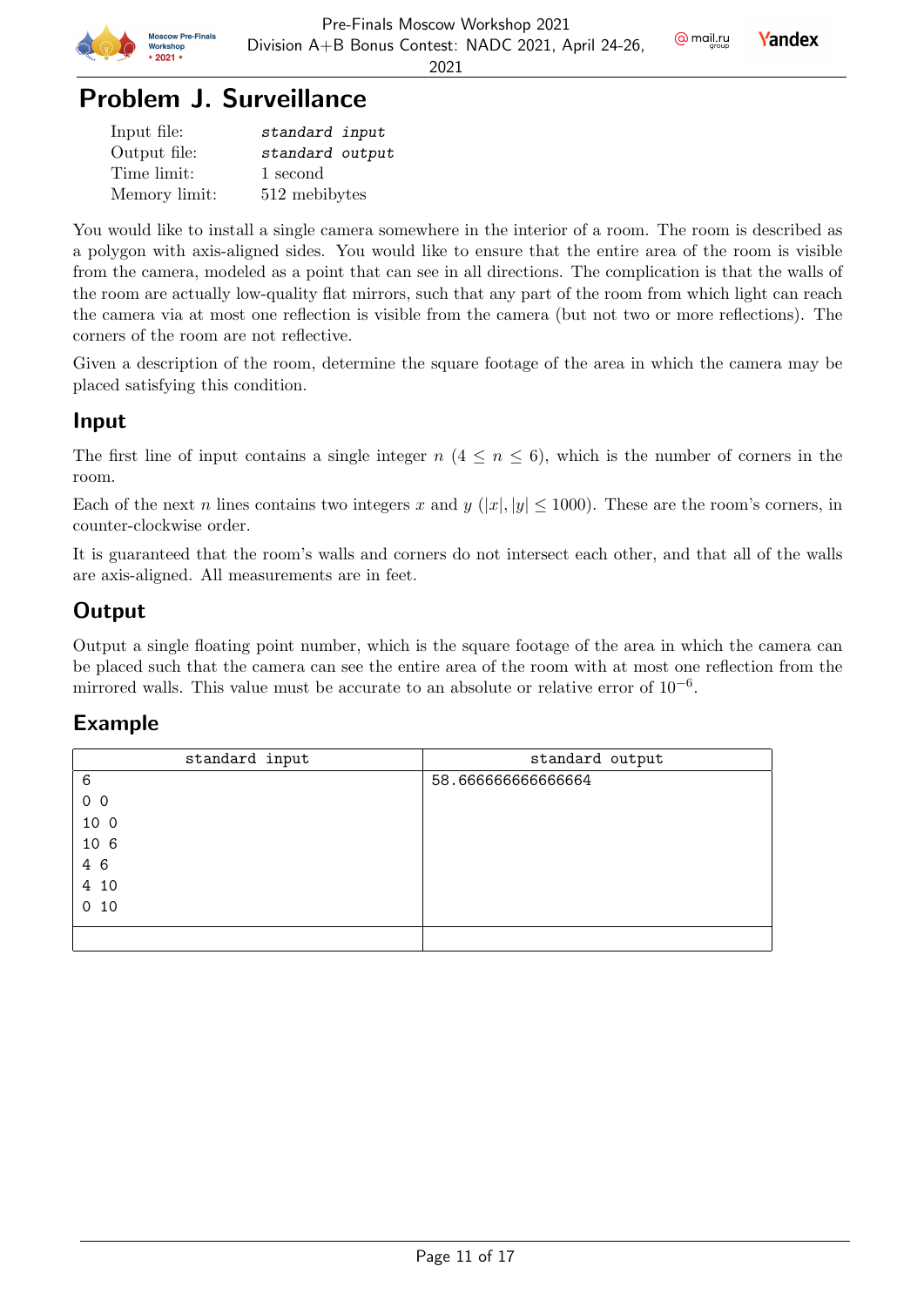

# Problem K. Train Line

| Input file:   | standard input  |
|---------------|-----------------|
| Output file:  | standard output |
| Time limit:   | 12 seconds      |
| Memory limit: | 512 mebibytes   |

The Intranational Communications Policy Corporation (ICPC) has hired you to complete a new rail line to ensure flow of human and physical capital across a sector of the United States. The path of the railway has already been decided, but where to place the stations is still up for debate. The rail line will be a completely straight line starting at one location, traveling through a number of metropolitan areas, and ending at another location. Each metropolitan area can be represented by a single point on the line with a corresponding population. The ICPC has made the map very detailed in its estimate of the population along the line and now wants to pick the placement of rail stations so as to maximize the utility of the line to the population.

The utility of the line to a particular metropolitan area can be determined as follows. If the area has population p, the value of the line to that population is  $p \cdot 2^{-d}$ , where d is the distance of the metropolitan area along the line to the nearest rail station. Each metropolitan area only uses the nearest station, so other stations add no utility for that area.

Given the populations of metropolitan areas along the planned route and an upper bound on the maximum number of stations to be placed, determine where to place these stations optimally. Rail stations can be built at any position along the line.



Figure 1: Illustration of sample input. Metropolitan areas are depicted as points on the line. The optimal placement of stations is given in red circles, at distances 2.0 and 6.0 from the start of the line, with respective utility 100 and  $23 \cdot 1/2 + 28 \cdot 1 + 30 \cdot 1/2 + 10 \cdot 1/4 + 2 \cdot 1/16 = 57.125$ .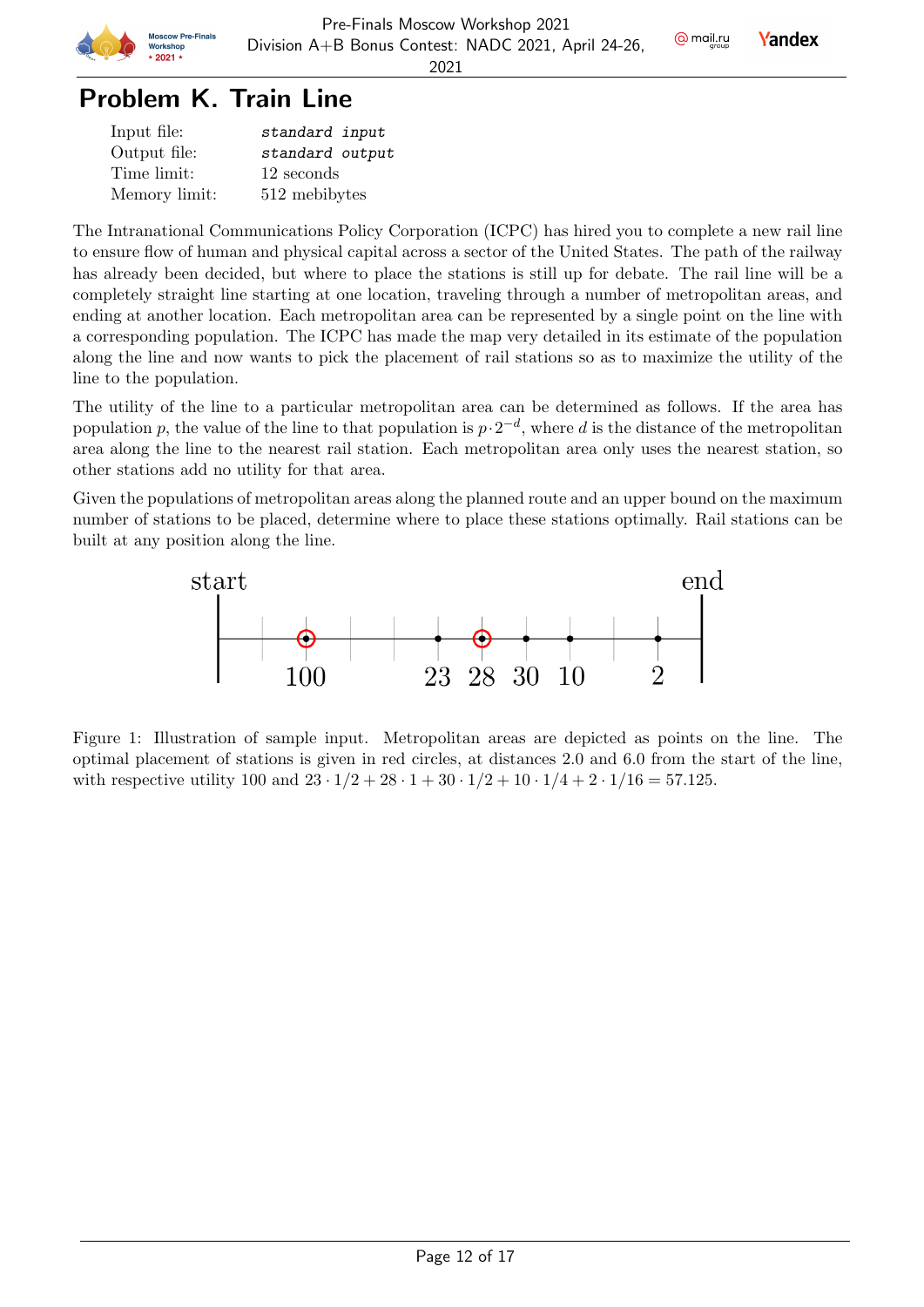

#### Input

The first line of input contains two integers  $n (1 \le n \le 10^5)$  and  $k (1 \le k \le 10^5)$ , where n is the number of metropolitan areas on the train line, and  $k$  is the maximum number of rail stations that may be constructed.

Each of the next n lines contains two integers  $p$  ( $1 \leq p \leq 100$ ) and  $d$  ( $0 \leq d \leq 8 \cdot 10^6$ ) describing a metropolitan area, where  $p$  is the population of the given metropolitan area, and  $d$  is the distance of the metropolitan area to the start of the line. No two metropolitan areas will be located at the same distance from the start of the line. For your convenience, the areas will be given in sorted order by distance.

### **Output**

Output a single floating point number, which is the maximum utility possible by constructing at most k rail stations, according to the above utility function. This value must be accurate to an absolute or relative error of  $10^{-6}$ .

| standard input | standard output |
|----------------|-----------------|
| 6 2            | 157.125         |
| 100 2          |                 |
| 23 5           |                 |
| 28 6           |                 |
| 30 7           |                 |
| 10 8           |                 |
| 2 10           |                 |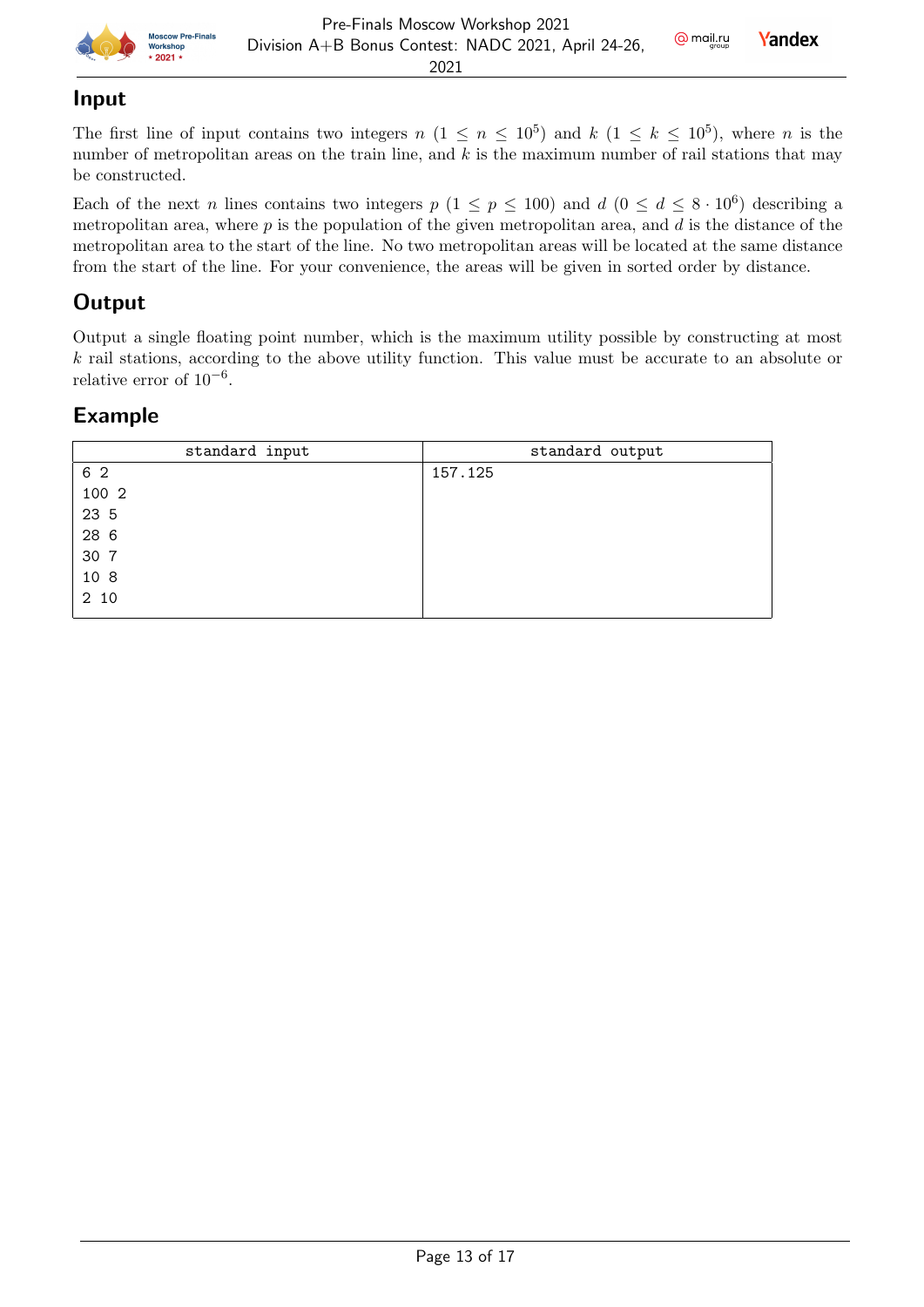

# Problem L. Window Shopping

| Input file:   | standard input  |
|---------------|-----------------|
| Output file:  | standard output |
| Time limit:   | 1 second        |
| Memory limit: | 512 mebibytes   |

You are to help a newly built shopping mall design its floor layout. The shopping mall can be viewed as a rectangular grid of cells. Two cells are adjacent if they share an edge. A cell may be empty, a pillar, or an escalator. There are exactly two escalators: one goes upstairs and the other downstairs. Note that the escalators are small, so that customers to the mall can pass freely through their locations without going up or down.

You are to choose some of the empty cells to build shops. All remaining empty cells, plus the two escalator cells, are walkable by the customers. If an empty cell is reachable from both escalators via some walkable cells, it becomes a hallway. A shop window can be installed on an edge between a shop and a hallway.

After the floor planning, it is allowed to have some empty cells not reachable from both escalators. These empty cells are thus not hallways and cannot have windows installed around them. Also, an escalator is not a hallway and windows cannot be installed on any side of an escalator.

Based on the latest customer analysis report, the profit of the shopping mall grows proportionally to the number of windows inside the mall. You need to therefore determine the maximum number of shop windows that can be installed in the shopping mall.

### Input

The first line of input contains two positive integers r and  $c$  ( $4 \leq r \cdot c \leq 99$ ), which are the size of the shopping mall. The mall is a grid with  $r$  rows and  $c$  columns of cells.

Each of the next r lines contains a string of length c. Each character in the string is one of:

a dot '.' representing an empty cell

a hash '#' representing a pillar

a letter 'U' representing an Up escalator (Exactly one of these will appear)

a letter 'D' representing a Down escalator (Exactly one of these will appear)

It is guaranteed that initially all empty cells are reachable from both escalators.

## **Output**

Output a single integer, which is the maximum number of windows the shopping mall can accommodate.

| standard input | standard output |
|----------------|-----------------|
| 4 5            | 13              |
| .              |                 |
| #U             |                 |
| $\dots$ #.     |                 |
| $\ldots$ D.    |                 |
| 4 4            | 5               |
| $\ldots$ #U    |                 |
| $\ldots\#D$    |                 |
| $\dots$ #.     |                 |
| .              |                 |
| 3 <sub>2</sub> | $\mathbf 0$     |
| $\# \#$        |                 |
| $\cdot$ D      |                 |
| U.             |                 |
|                |                 |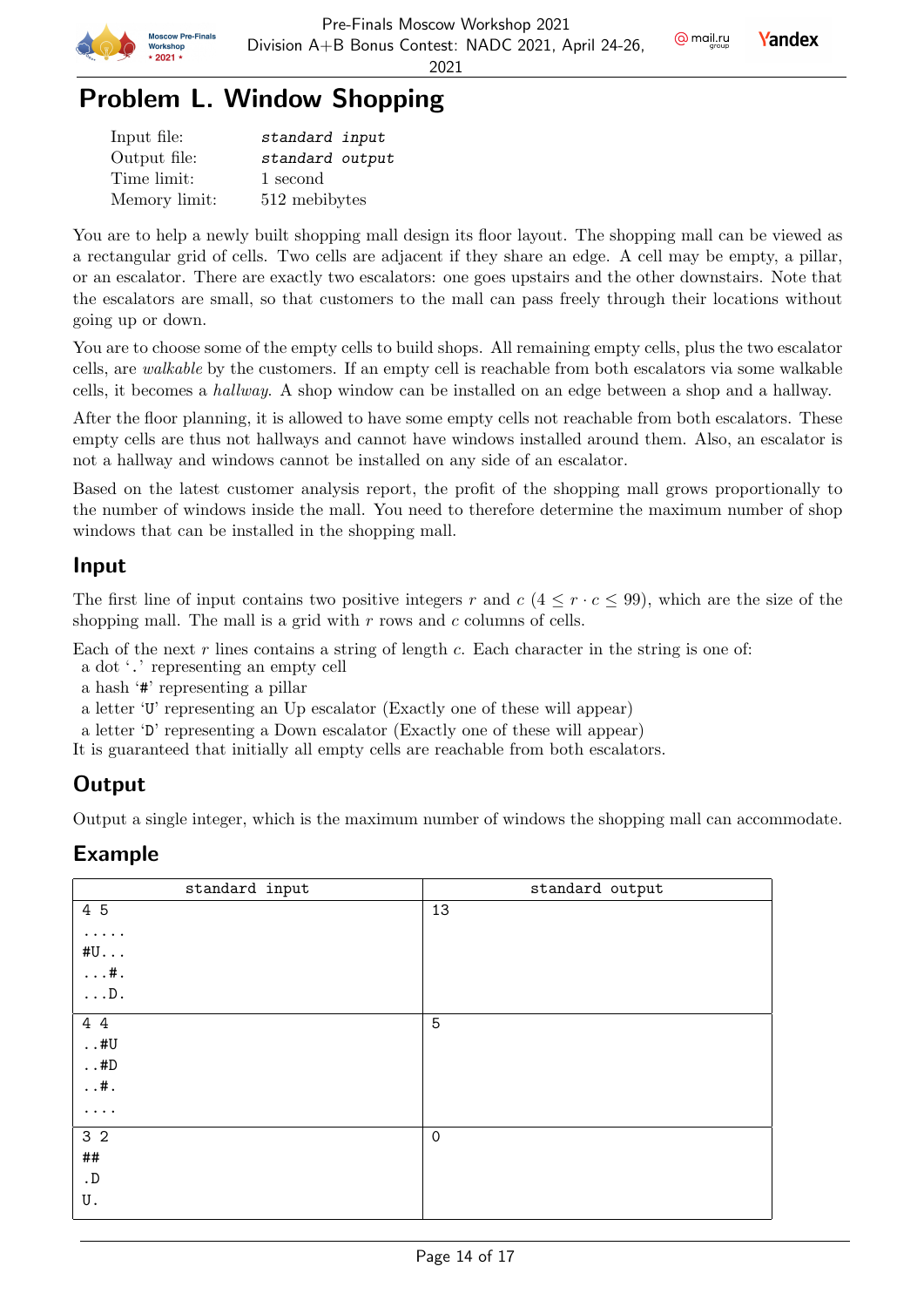



### **Note**



One optimal way of installing windows for the first sample case. The blue cells are the shops. The red edges are the windows.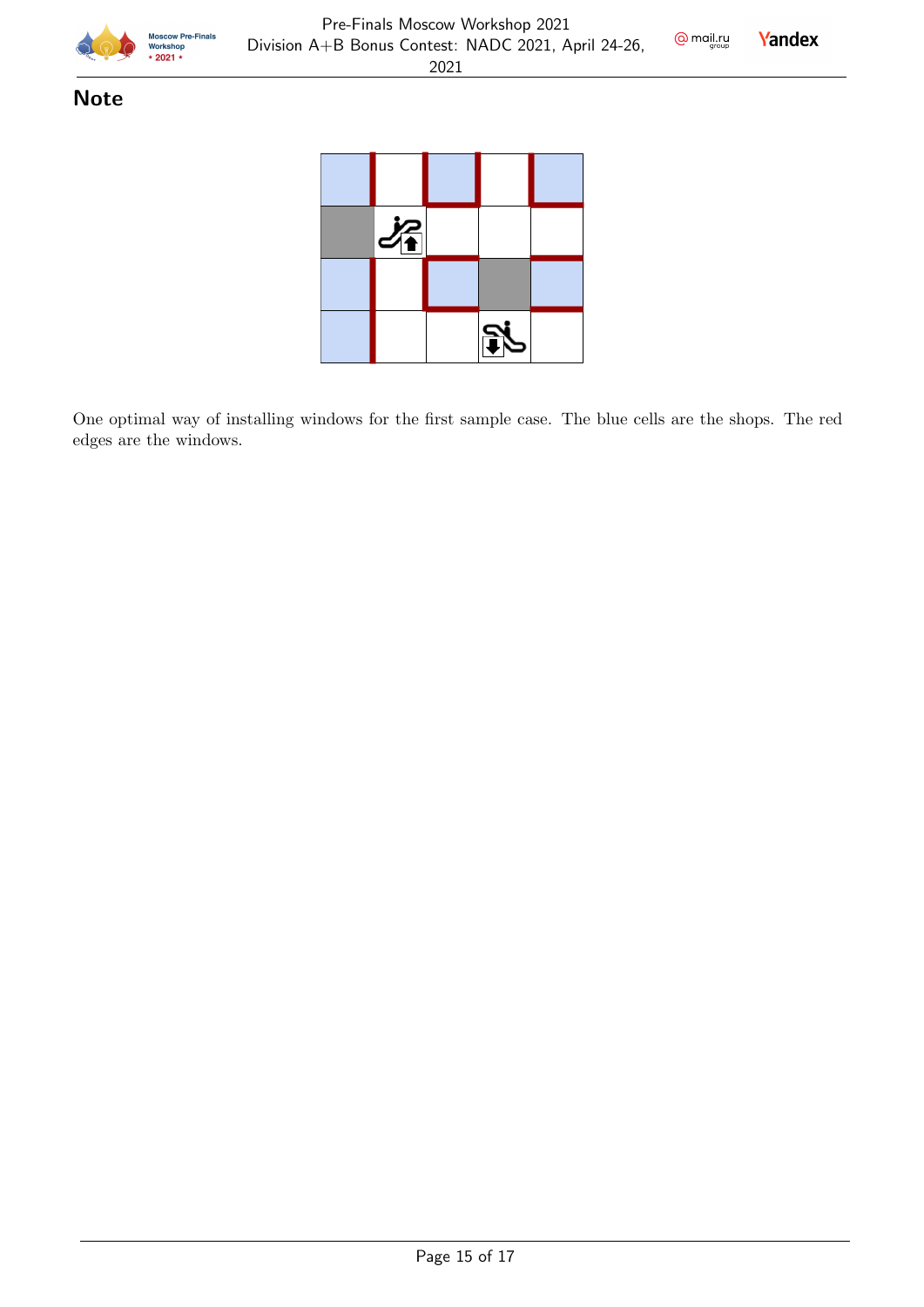



## Problem M. You Be the Judge!

| Input file:   | standard input  |
|---------------|-----------------|
| Output file:  | standard output |
| Time limit:   | 1 second        |
| Memory limit: | 512 mebibytes   |

Congratulations! You are now the judge of a programming contest! You've been put in charge of a problem, and since your problem may not have unique correct output, you've got to write an output checker for it.

Your problem is called "Good as Goldbach", and it's based on the Goldbach Conjecture (that any positive even integer greater than 3 can be expressed as the sum of two primes). A solving program's output should have three numbers separated by whitespace: First, a positive even integer greater than 3 and less than or equal to  $10^9$ , and then two (positive) prime numbers which sum to the even number.

You must write a checker for this problem. Your checker should take the output of a contestant's program, and determine whether or not it could possibly be correct. That is, determine if the contestant's output consists only of three tokens separated by whitespace, the first of which is a positive even integer greater than 3 and less than or equal to  $10^9$ , and the next two are positive prime integers which sum to the first. The integers should be in base ten, with no signs or leading zeros. Any amount of white space anywhere except within an integer, including blank lines, is OK. Any other output, extra characters, missing numbers, etc. should be considered incorrect.

#### Input

The input will consist of from 0 to 1 000 lines. Each line consists of from 0 to 100 printable ASCII characters (with codes 32 through 126), or tabs.

### **Output**

Output a single integer, which is 1 if the input could possibly be a correct output for the "Good as Goldbach" problem, or 0 if the input could not possibly be a correct output for the "Good as Goldbach" problem.